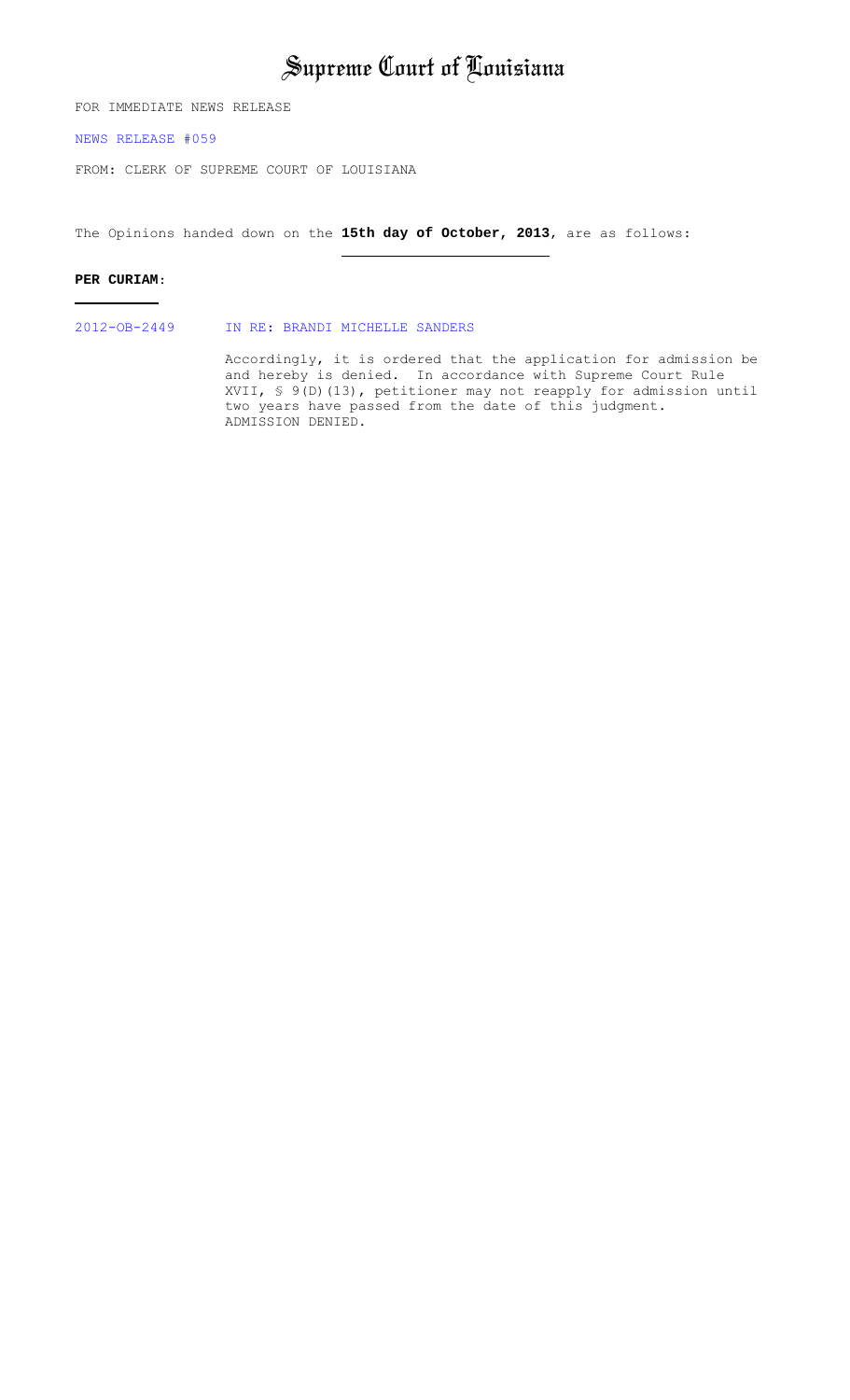# <span id="page-1-0"></span>SUPREME COURT OF LOUISIANA NO. 12-OB-2449 IN RE: BRANDI MICHELLE SANDERS

## ON APPLICATION FOR ADMISSION TO THE BAR

### PER CURIAM

Petitioner, Brandi Michelle Sanders, successfully passed the essay portion of the Louisiana Bar Examination. However, the Committee on Bar Admissions ("Committee") declined to certify her for admission to the bar based upon character and fitness concerns relating to her arrest for identity theft and an unpaid judgment against her for nonpayment of a student loan.

Petitioner then applied to this court for admission to the practice of law. We remanded the matter to the Committee on Bar Admissions Panel on Character and Fitness to conduct an investigation and appointed a commissioner to take character and fitness evidence. Following the proceedings, the commissioner filed his report with this court, recommending petitioner be conditionally admitted to the practice of law. The Committee objected to that recommendation, and oral argument was conducted before this court pursuant to Supreme Court Rule XVII, § 9(D)(11).

After hearing oral argument, reviewing the evidence, and considering the law, we conclude petitioner has failed to meet her burden of proving that she has "good moral character" to be admitted to the Louisiana State Bar Association. *See* Supreme Court Rule XVII, § 5(E). Among other issues revealed in the record before us, we find that the pattern of petitioner's intentionally dishonest conduct which culminated in her arrest for identity theft raises serious questions concerning